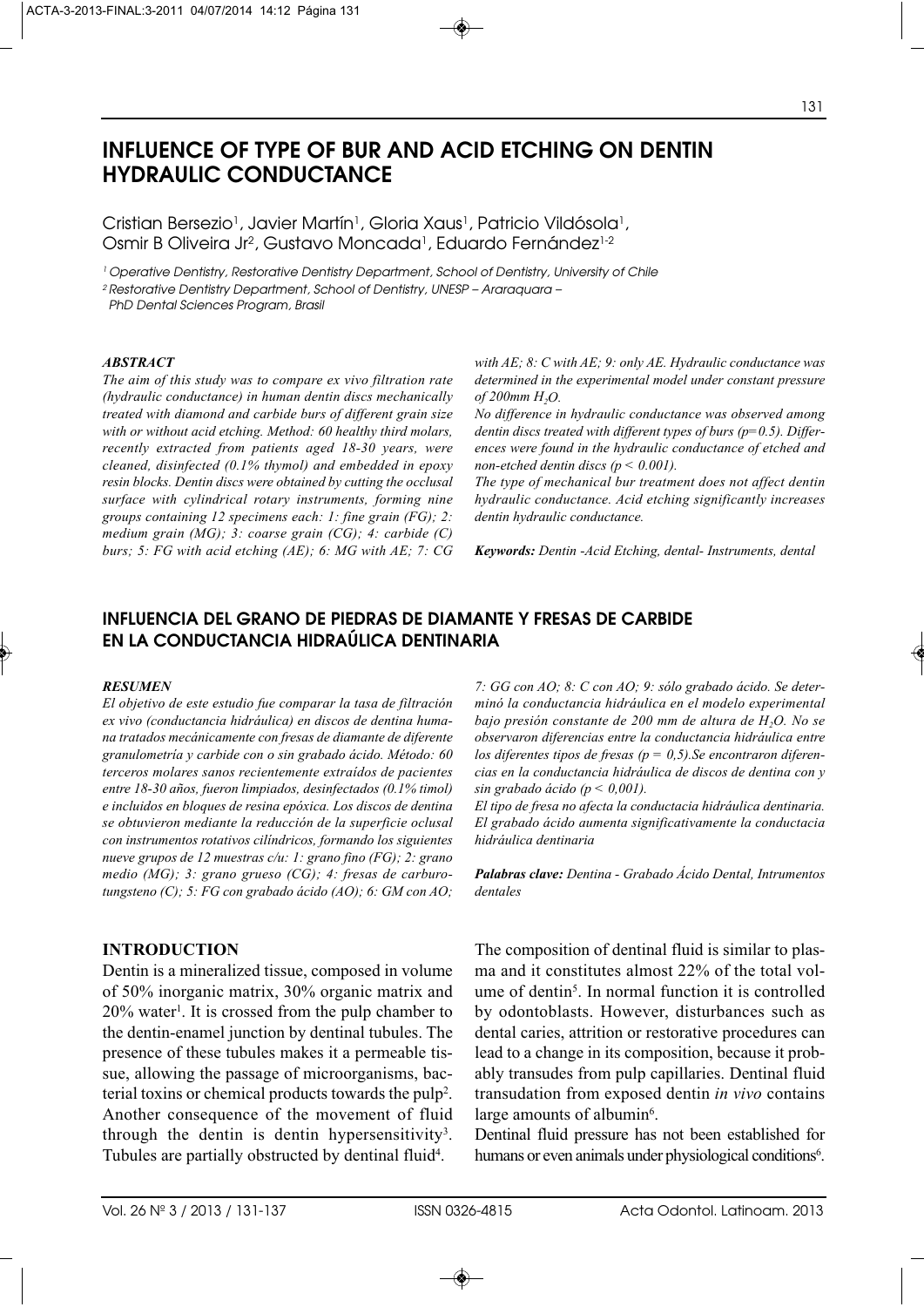Dentinal fluid flow is subject to the law of Poiseuille-Hagen<sup>7</sup>, accepting that the dentinal fluid, flowing through a complicated network of capillary tubules, has laminar performance. In the last thirty years, research protocols have been developed to study dentin conductance with the aim of measuring the passage of fluid through a dentin disc under a hydrostatic pressure gradient from the pulp $8-13$ . The experimental model used in this study attempted to simulate the clinical conditions such that the data could be of interest to researchers and clinicians, although laboratory studies cannot be directly extrapolated to *in vivo* conditions.

The effectiveness of dentin as a barrier to diffusion of oral fluids and restorative materials to the pulp is dependent upon the methods of cutting and treating the exposed dentin during cavity preparation. Cutting with dental burs creates a smear layer on the surface of the dentin that occludes the dentin tubules<sup>14-16</sup>. In restorative dentistry, dental burs are still used for cavity drilling procedures on dentin, despite new developments. It is therefore important to know what effect this has on dentin permeability. There is no study comparing the effect of different types of burs on dentin permeability.

Acid etching dissolves debris and removes the smear layer, increasing permeability. Acid etching of dentin is a widely used technique<sup>17</sup>, so it is important to measure its effect on increasing dentin hydraulic conductance, in addition to that of the different types of burs. The hydraulic conductance test has been widely used in studies carried out with different variables. Based on the diffusion mechanism, higher permeability means greater passage of molecules into the pulp. This simulation of a restorative procedure in a deep dentin cavity may result in relevant information which may contribute to understanding the generation of post-operative sensitivity.

The clinical relevance of this study is concerned with understanding permeability changes in dentin in an *ex vivo* simulation of cutting by means of different types of dental drills and the use of acid etching.

The purpose of this study was to determine the influence of different grains of diamond burs and carbide burs on trans-dentinal conductance, with or without acid etching of dentin surface.

The hypothesis of this study was that acid etching affects hydraulic conductance and the type of bur does not affect hydraulic conductance in an *ex vivo* model of dentin discs.

# **MATERIALS AND METHODS**

This *ex vivo* experimental study was approved by the research and ethics committee of the School of Dentistry at the University of Chile (PRI ODO 12- 007). All patients who donated their molars signed informed consent.

Teeth were collected and used in accordance with the applicable Chilean legislation and regulations pre-dating 2000 (DFL 725, Health Code Law 836). Sixty healthy extracted human third molars, without occlusal contact, with coronal diameter less than 12mm, from patients from 18 to 30 years old were included. Sample size was determined with a confidence level of p=0.05, a statistical power of 0.8 and an effect size of 0.35, using G\*Power v3.1 software<sup>18</sup>.

All molars were disinfected for 24 hours in 0.1% thymol solution (Sigma-Aldrich Gillingham, Dorset, UK), and stored in Hanks Balanced Salt Solution (HBSS, Sigma-Aldrich) for 2 weeks at room temperature.

## **Tooth preparation**

Enamel of all specimens was acid etched for 30 seconds with 35% phosphoric acid (Coltène/Whaledent AG, Feldwiesenstrasse20, 9450 Altstätten, Hauptsitz, Switzerland), and washed for 60 seconds. After that, they and were embedded in epoxy resin blocks of cylindrical shape 13 mm in diameter. Teeth were coded and randomly distributed using PASS software (NCSS PASS 2008, v08.0.15) into different treatment groups. The occlusal surfaces of 48 teeth were mechanically prepared with cylindrical (0.12/diameter) diamond or carbide burs (according to treatment group) under abundant irrigation, using a high-speed dental handpiece (NSK air buddy, PA-S B2, JAPAN) mounted on a vertical holder (Dremel 220-01 Work Station, Racine, Wisconsin, USA) at a pressure of 91.5 g for 5 minutes by a calibrated operator<sup>16</sup> (CB).

## **Treatment Groups**

Forty-eight teeth were randomly divided into 4 groups of 12 (Fig.1), and the occlusal faces of the teeth received the following mechanical treatment:

*Group 1:* teeth prepared with fine grain diamond burs (842F Meisenger ISO-No. 806 314 158 514). *Group 2:* teeth prepared with medium grain diamond burs (842 Meisenger ISO-No. 806 314 158 524).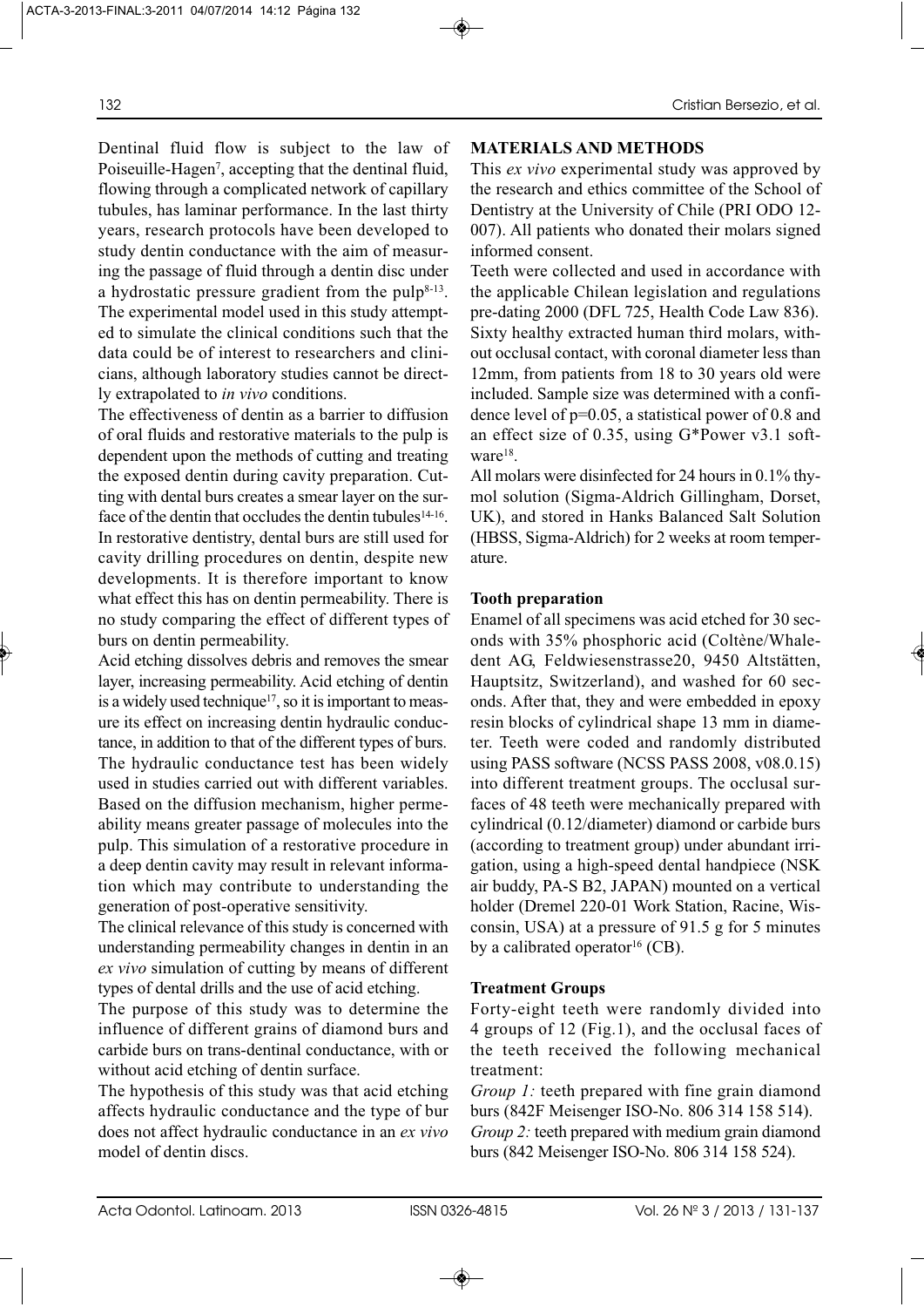*Group 3:* teeth prepared with coarse diamond burs (842G Meisenger ISO-No. 806 314 158 544). *Group 4:* teeth prepared with carbide burs (Meisenger HM 21L ISO-No. 500 316 110 006).

## **Disc preparation**

Thereafter, dentin discs  $1 \text{ mm}$  ( $+/- 0.1 \text{ mm}$ ) thick were obtained by cutting the pulp side of the disc using an Isomet 1000 (Buehler, 41 Waukegan Road, Lake Bluff, Illinois 60044, USA) cutting machine at 750 rpm, at a pressure of 500grs, under abundant cooling water. All pulp sides of the discs were treated with 35% phosphoric acid (Colténe/Whaledent) for 15 seconds to remove the smear layer. Twelve teeth were cut on both sides to prepare the discs in group 9.

## **Experimental model**

The experimental model used to measure water flow was a modification of that proposed by Pashley et al. A reservoir with a vertical water column of 200mm was connected to a stopcock. This was attached to a horizontal graph capillary tube by a silicone hose that allows the connection of a syringe to introduce an air bubble into the aqueous medium as a guide for visualization and measurement. The capillary tube was joined distally to a chamber where dentin discs were set. Flow rate through dentin discs was recorded by measuring the movement of the air bubble inside the capillary tube for a period of 20 minutes by a calibrated operator  $(PV)^{19}$ .

#### **Dentin flow measurement**

First, water flow through discs was measured in all discs. Three 20-minute measurements were recorded for each disc, and the average used as the final assessment (GX).

After that, all discs were acid etched on their occlusal surface using 35% phosphoric acid (Coltene-Whaledent) for 15 seconds and washed with abundant water for 60 seconds, forming the following groups (Fig.1): *Group 5:* discs from group 1 treated on the occlusal surface with 35% phosphoric acid.

*Group 6:* discs from group 2 treated on the occlusal surface with 35% phosphoric acid.

*Group 7:* discs from group 3 treated on the occlusal surface with 35% phosphoric acid.

*Group 8:* discs from group 4 treated on the occlusal surface with 35% phosphoric acid.

*Group 9:* discs treated on the pulp and occlusal surfaces with 35% phosphoric acid.



60 Teeth

Conductance

G1:12 DD

FG

*Fig. 1: Flow chart of groups and their treatments and times. Dentin discs(DD),Etched Dentin discs(EDD), Fine Grain (FG), Medium Grain (MG), Coarse Grain (CG), Carbide (C).*

Conductance

#### **Conductance measurement**

Hydraulic conductance was calculated using the following formula:

Where:

 $Ch = Hyd$ raulic conductance  $\mu l$  «cm<sup>-2</sup> min<sup>-1</sup>cm \* $H_2O^{-1}$  $F =$  flow rate μl /min<sup>-1</sup>.

 $A = area of exposed dentin cm<sup>2</sup>$ 

 $P =$  intra-pulp pressure that corresponds to the height of water column(20)cm  $H_2O^{-1}$ 

 $t =$  time min

The area of exposed dentin on each disc was measured by Image J computer software<sup>20</sup> using pictures taken by macro digital photography of each disc (Nikon D90, Japan), with macro lens (AF-S Micro Nikon 105mm 1:2.8 G) and wireless flash (Nikon Speedlight SB-R200) at a standardized distance of 30 cm.

In order to ensure that the flow measuring model worked correctly, measurements were taken without discs and with epoxy resin discs on the chamber as positive and negative controls respectively, before and after the measurements.

The distribution of data was evaluated by the Shapiro-Wilk test. To compare hydraulic conductance, statistical analysis was performed using two way ANOVA test and Tukey's post hoc test to determine differences between groups (SPSS, v21).

G2:12 DD

MG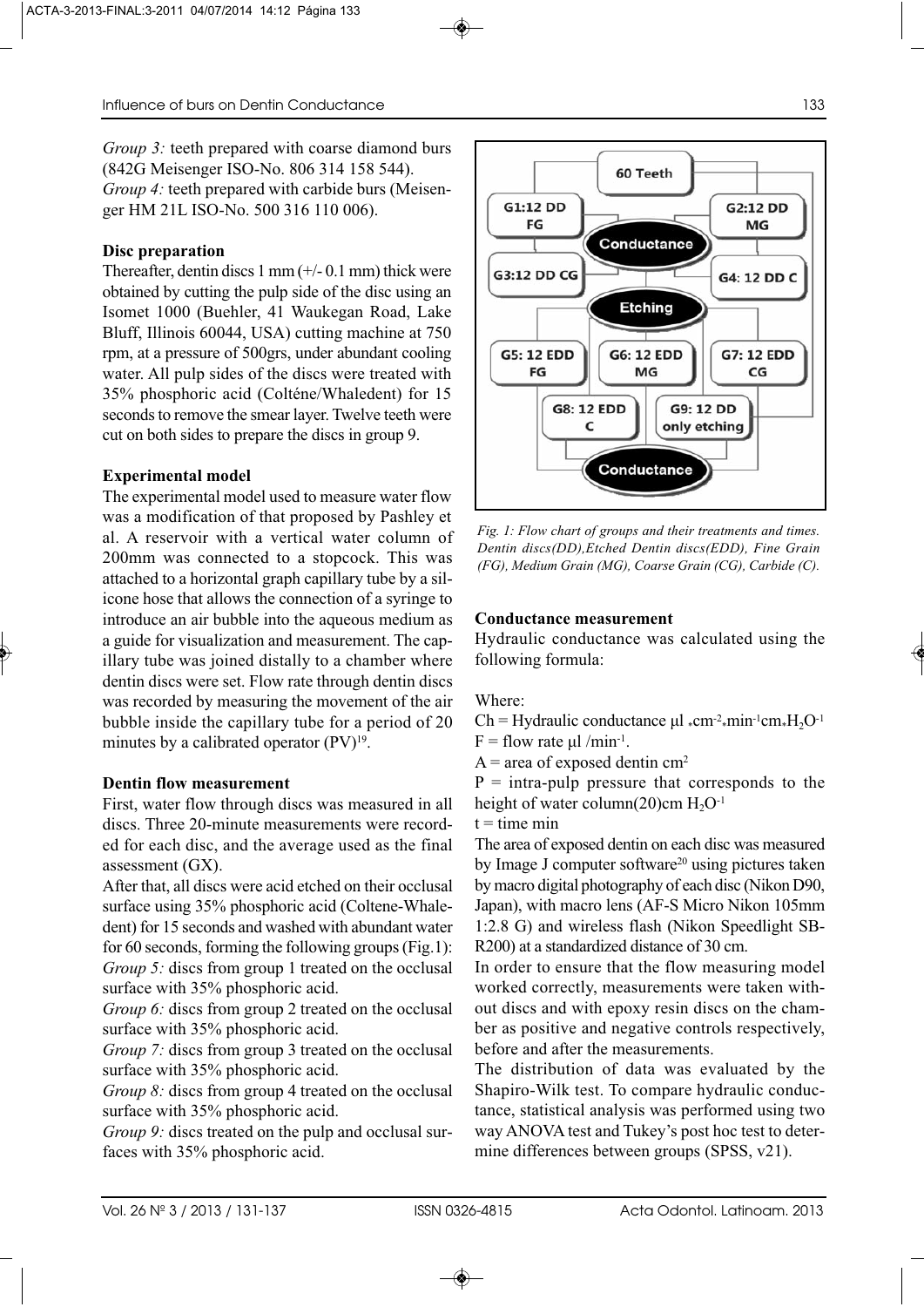# **RESULTS**

There was no detriment to the number of discs during the study. Normal distribution of data for all groups was observed by the Shapiro-Wilk test.

All groups showed dentin hydraulic conductance (Table 1).

Figure 2 shows the graph of the conductance for groups and standard deviations and trends. Group 9, discs with acid etching only, shows a wide standard deviation (Fig. 2).

The acid etched discs showed statistically more dentin hydraulic conductance than non-etched groups (p<0.001) (Table 2).

A comparison of mechanically



treated and not mechanically treat- *Fig. 2: Distribution of hydraulic conductance for group and standard deviation.*

| Table 1: Hydraulic conductance of dentin discs, average and standard deviation separated by groups,<br>expressed in ( $\mu$ I *cm <sup>-2*</sup> min <sup>-1</sup> cm <sup>*</sup> H <sub>2</sub> O <sup>-1</sup> . |             |                     |                              |           |  |  |  |  |
|---------------------------------------------------------------------------------------------------------------------------------------------------------------------------------------------------------------------|-------------|---------------------|------------------------------|-----------|--|--|--|--|
| N Group                                                                                                                                                                                                             | $\mathbf n$ | <b>Treatment</b>    | <b>Hydraulic Conductance</b> | <b>SD</b> |  |  |  |  |
|                                                                                                                                                                                                                     | 12          | Fine Grain          | 0.0082458                    | 0.0026303 |  |  |  |  |
| 2                                                                                                                                                                                                                   | 12          | Medium Grain        | 0.0087017                    | 0.0038548 |  |  |  |  |
| 3                                                                                                                                                                                                                   | 12          | Coarse Grain        | 0.01112                      | 0.0033172 |  |  |  |  |
| $\overline{4}$                                                                                                                                                                                                      | 12          | Carbide             | 0.0113342                    | 0.0014259 |  |  |  |  |
| 5                                                                                                                                                                                                                   | 12          | Fine Grain $+$ AE   | 0.0132758                    | 0.0027212 |  |  |  |  |
| 6                                                                                                                                                                                                                   | 12          | Medium Grain $+$ AE | 0.0132783                    | 0.0039067 |  |  |  |  |
| $\overline{7}$                                                                                                                                                                                                      | 12          | Coarse Grain + AE   | 0.0138683                    | 0.0024382 |  |  |  |  |
| 8                                                                                                                                                                                                                   | 12          | $Carbide +AE$       | 0.01398                      | 0.0017781 |  |  |  |  |

| <b>Source</b>          | <b>Type III Sum of Squares</b> | df             | <b>Mean Square</b> | F        | Sig. |
|------------------------|--------------------------------|----------------|--------------------|----------|------|
| <b>Corrected Model</b> | .001a                          | 8              | 9.349E-005         | 6.642    | .000 |
|                        | .016                           |                | .016               | 1127.086 | .000 |
| etching                | .000                           |                | .000               | 23,980   | .000 |
| treatment              | .000                           | $\overline{4}$ | 4.766E-005         | 3.386    | .012 |
| etching * treatment    | 2.727E-005                     | 3              | 9.089E-006         | .646     | .587 |
| Error                  | .001                           | 99             | 1.408E-005         |          |      |
| Total                  | .019                           | 108            |                    |          |      |
| <b>Corrected Total</b> | .002                           | 107            |                    |          |      |

Dependent Variable: hydraulic\_conductance

 $^{\circ}$  R Squared = .349 (Adjusted R Squared = .297)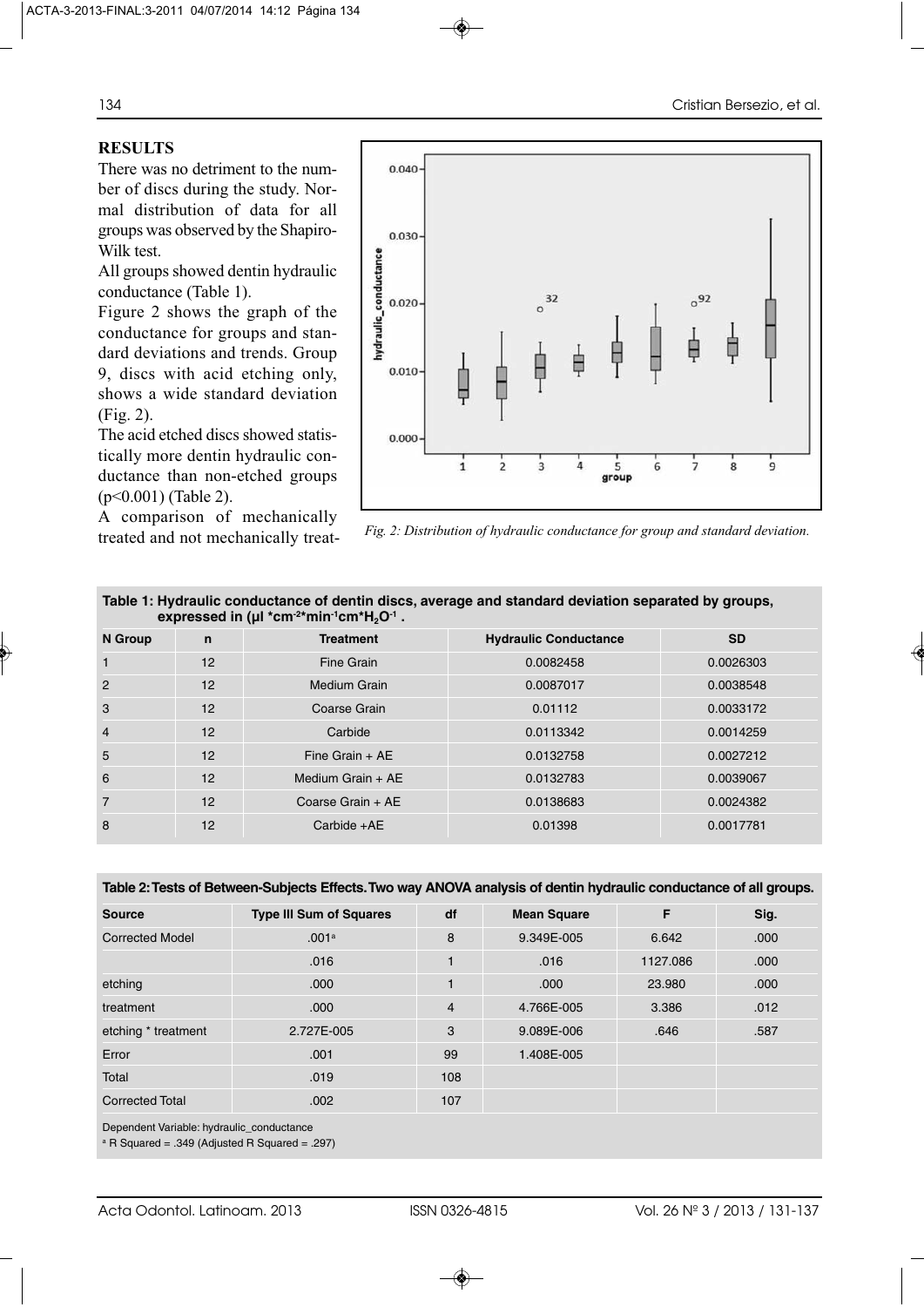ed groups showed a statistically significant difference in DHC ( $p=0.012$ ) (Table 2).

The two-way ANOVA test showed that the combination of both variables (grain type and acid etching) did not have additive influence on hydraulic conductance, with no statistically significant difference ( $p = 0.587$ ).

A comparison of differences between groups shows no difference among treated groups ( $p > 0.41$ ). A comparison of the groups treated with burs to the group without treatment (no bur) shows a significant difference (p<0.05) (Table 3).

# **DISCUSSION**

Restorative procedures usually involve tooth dentin, therefore phenomena affecting permeability are of great relevance to dentistry and they must be considered because of their many implications such as dental sensitivity, micro leakage of restorations or postoperative pulp damage<sup>21-26</sup>. All the methods of cutting dentin were effective in changing the permeability of dentin to water, and the differences among the bur groups were relatively small. Conductance of dentin discs treated with diamond or carbide burs was similar.

The design of this study differs primarily in the treatment performed on dentin discs and the hydrostatic pressure used (20 cm  $H_2O$  at 20 $^{\circ}$ C). This technique may be compared with the one proposed by Sekimoto in 1999, which used the same model but with a pressure of 15 psi  $N_2$  on an 0.2% phosphate buffered saline solution, equivalent to 1054.8 cm  $H<sub>2</sub>O$  at 4 $\degree$ C. Ultimately, the pressure used becomes irrelevant, because the mathematical formula of the hydraulic conductance standardizes the results<sup>15</sup>.

One problem of the model is that it is limited in sensitivity by the micropipette used, with a scale range of 0.001 ml. Thus, the observational accuracy has a range of error given by the observer. Another point to consider is the difficulty in obtaining the most homogeneous dentin possible because dentin differs at different levels within the same tooth, so the selection of the teeth used in the studies was rigorous. Nevertheless, achieving an accurate cut is an inherent difficulty and dentin samples are usually obtained from average depth $2^7$ .

Diamond and carbide burs are widely used on rotary instruments for restorative procedures. They each cut the dentin surface in a different way, so it is important to know their effects on dental tissues in order to select the most appropriate parameters, because since

| Table 3: Tukey's post hoc test. Differences in the |  |
|----------------------------------------------------|--|
| individual groups.                                 |  |

|         | <b>Medium</b> | <b>Coarse</b> | Carbide | No bur |
|---------|---------------|---------------|---------|--------|
| fine    |               | 0.5           | 0.41    | 0.00   |
| medium  |               | 0.64          | 0.54    | 0.00   |
| coarse  |               |               |         | 0.01   |
| carbide |               |               |         | 0.01   |

dentin tissue is so closely related to the tooth pulp, its permeability is of vital importance for any treatment decisions that the dentist may take<sup>28</sup>.

In our study, by observing the surfaces of mechanically treated dentin discs, it was possible to note differences in the topography of macroscopic surfaces, in which a coarser grained diamond bur produces higher roughness, compared to carbide burs, which produce low roughness. This can be compared to the results obtained by Sekimoto *et al.* (1999), who compared the effects on dentin permeability and morphology produced by carbide and diamond burs by observing treated surfaces by scanning electron microscopy, and found slight differences between the dentin treated with carbide burs and those treated with diamond burs, which presented marked grooves along the surface after removing the smear layer with  $6\%$  citric acid for two minutes<sup>29</sup>. They observed that the orifices of the dentinal tubules of dentin treated with carbide burs were clear, unlike those treated with diamond burs, which were hardly distinguishable; thereby we can deduce that the smear layer produced by diamond causes greater occlusion of the tubules, so that permeability should be lower<sup>15</sup>.

Our results show a tendency to greater hydraulic conductance, and thus greater dentine permeability, with coarser-grain diamond burs. They also show higher conductance with carbide burs than with diamond burs.

Scientific evidence clearly shows that dentinal tubules are responsible for dentin permeability $30$ . Larger tubule diameters make dentin more permeable, while tubule obstruction and smear layer make it less permeable. The use of rotary instruments on teeth produces a smear layer and differences in permeability may occur due to differences in the smear layer formed. This leads to the assumption that more coarse-grained diamond burs would produce larger particles in the smear layer than would finergrained burs, which would produce smaller parti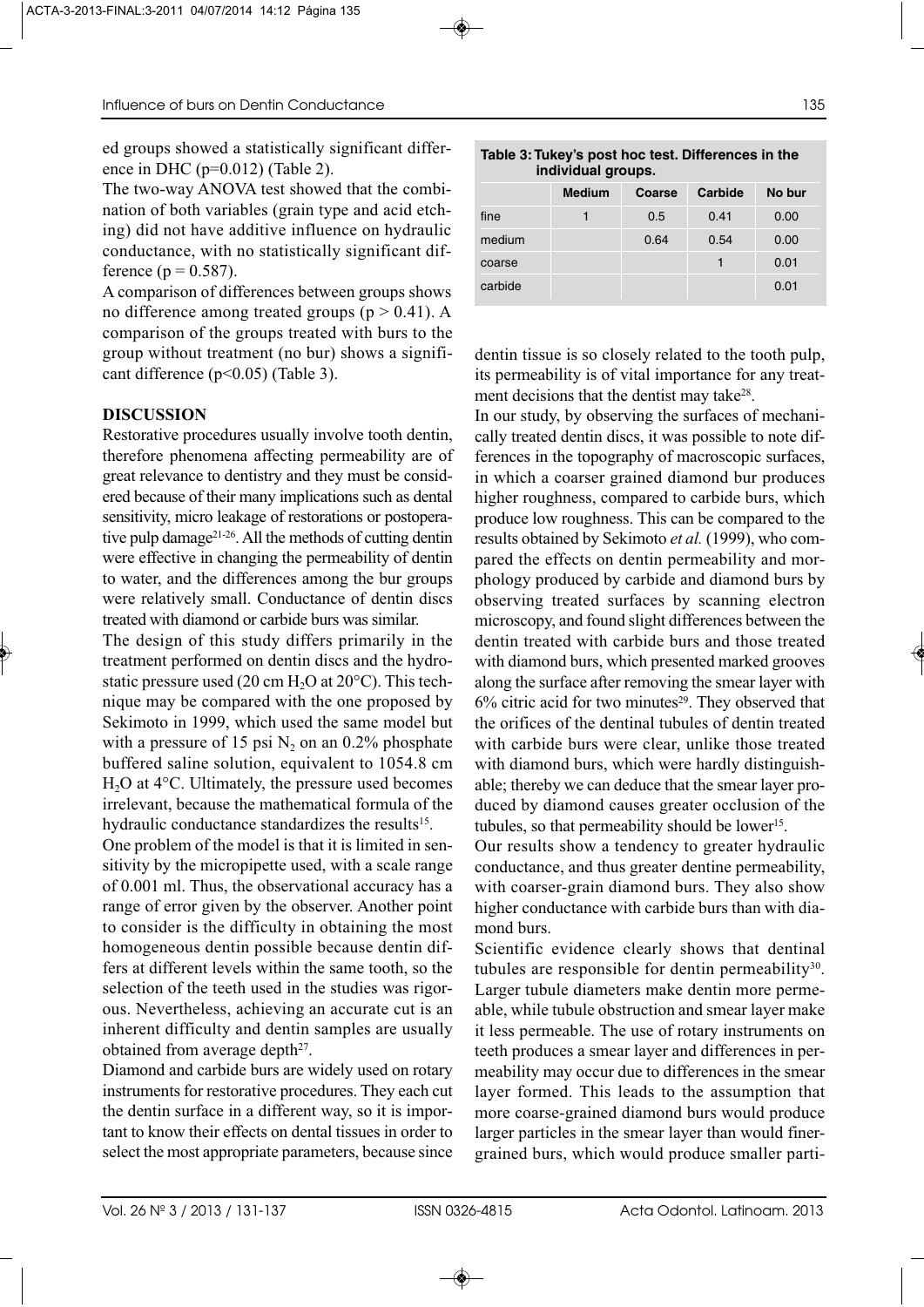cles, thereby causing greater blockage of dentinal tubules and hence, lower permeability. In addition, with acid etching of the surfaces there was an increase in hydraulic conductance and the difference between the groups decreased<sup>15</sup>.

The ANOVA test showed that acid etching with 35% phosphoric acid for 15 seconds produces statistically significant differences between etched and nonetched groups, which is consistent with existing studies on the subject, where acid etching of the surface produces a significant increase in dentin permeability due to the removal of the smear layer occluding dentinal tubules<sup>17</sup>. This study agrees with Boyer and Svare (1981), who compared the hydraulic conductance of dentin discs cut with diamond wheels, polished with diamond burs and fissure carbide burs, with similar results and no statistically significant difference, which would support our results. It should be considered that the methods of treating the dentin were different; Boyer cut the dentin and then carved the surface while in our study the dentin of the occlusal surface was cut directly by the rotary cutting instruments 29.

The clinical relevance is that higher permeability in dentin results in greater sensitivity due to fluid

#### **ACKNOWLEDGMENTS**

Study ascribed to Dentin-Diffusion-PRI-ODO 12/007-UCHILE. This study was partially sponsored by Colgate-Palmolive- Chile Grant.

#### **REFERENCES**

- 1. Bishop MA. Extracellular fluid movement in the pulp; the pulp/dentin permeability barrier. Proc Finn Dent Soc 1992; 88:331-335.
- 2. Turner DF, Marfurt CF, Sattelberg C. Demonstration of physiological barrier between pulpal odontoblasts and its perturbation following routine restorative procedures: a horseradish peroxidase tracing study in the rat. J Dent Res 1989;68:1262-1268.
- 3. Lilja J, Nordenvall KJ, Bränström M. Dentin sensitivity, odontoblasts and nerves under desiccated or infected experimental cavities. A clinical, light microscopic and ultrastructural investigation. Swed Dent J 1982;6:93-103.
- 4. Marshall GW Jr, Marshall SJ, Kinney JH, Balooch M. The dentin substrate: structure and properties related to bonding. J Dent 1997;25:441-458.
- 5. Brannstrom M. The hydrodynamic theory of dentinal pain: sensation in preparations, caries, and the dentinal crack syndrome. J Endod 1986;12:453-457.

movement. The relationship between *ex vivo* measurements of permeability and the clinical problems of sensitivity, pulp lesions and recurrent decay has not yet been established.

Permeability caused by diamond or carbide burs on dentin is a small yet important topic related to diffusion in dentin, regarding which there is no specific line of isolated research studies. Thus, analysing whether the grain size of diamond burs caused any differences in hydraulic conductance was a new initiative. The differences were not statistically significant; therefore permeability would not be a factor to consider when selecting which instrument to use for working on dentin.

#### **CONCLUSION**

- The type of bur does not affect hydraulic conductance in this *ex vivo* model of dentin discs.
- Acid etching affects the hydraulic conductance in dentin discs in this model.
- Further studies are needed to clarify the trends, perhaps by increasing the sample number.
- The diffusion chamber used in our work, derived from the Pashley model is a simple, reliable tool for studying diffusion in dentin.

#### **CORRESPONDENCE**

Dr. Eduardo Fernandez Operative Dentistry, Restorative Dentistry Department Dental School Universidad de Chile Domingo Bondi 1100 d 32, Las Condes, RM, Santiago, Chile edofdez@yahoo.com

- 6. Mjör IA, Nordahl I. The density and branching of dentinal tubules in human teeth. Arch Oral Biol 1996;41: 401-412.
- 7. Prati C. What is the clinical relevance of in vitro dentine permeability tests? J Dent 1994;22:83-88.
- 8. Reeder OW Jr, Walton RE, Livingston MJ, Pashley DH. Dentin permeability: determinants of hydraulic conductance. J Dent Res 1978;57:187-193.
- 9. Pashley DH. Mechanistic analysis of fluid distribution across the pulpodentin complex. J Endod 1992;18:72-75.
- 10. Pashley DH, Thompson SM, Stewart FP. Dentin permeability: effects of temperature on hydraulic conductance. J Dent Res 1983;62:956-959.
- 11. Pashley DH, Nelson R, Williams EC. Dentin hydraulic conductance: changes produced by red blood cells. J Dent Res 1981;60:1797-1802.
- 12. Gillam DG, Mordan NJ, Newman HN. The Dentin Disc surface: a plausible model for dentin physiology and dentin sensitivity evaluation. Adv Dent Res 1997;11:487-501.